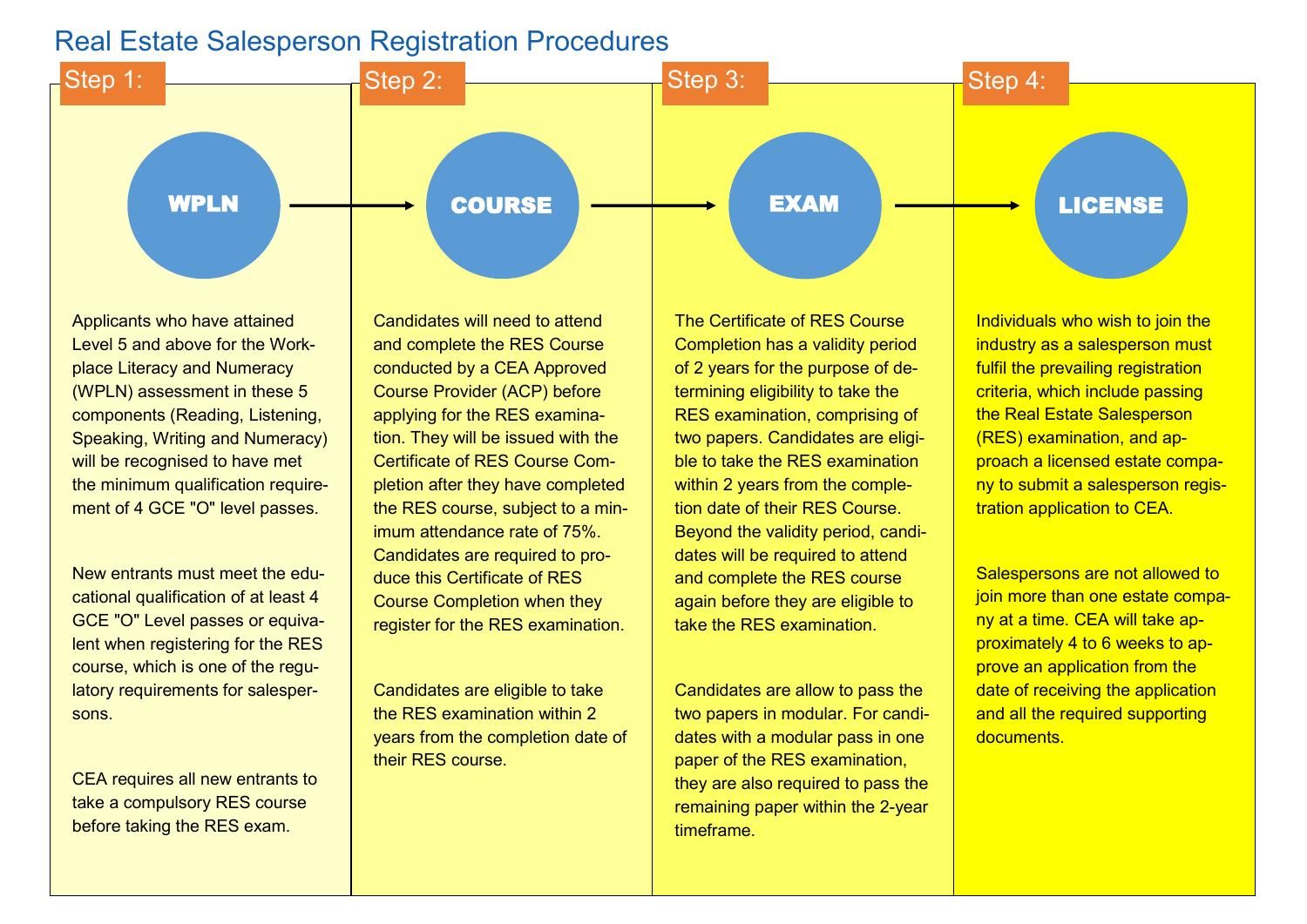

Tap the link to download:

Work-[place Literacy and Numeracy \(WPLN\): Frequent Asked Questions Pertaining To Council for Estate Agencies](https://bit.ly/2u6EoqU)

Step 2:

Tap the link to download:

[Real Estate Salesperson \(RES\) Examination Syllabus 2017](https://bit.ly/2qtd1nN)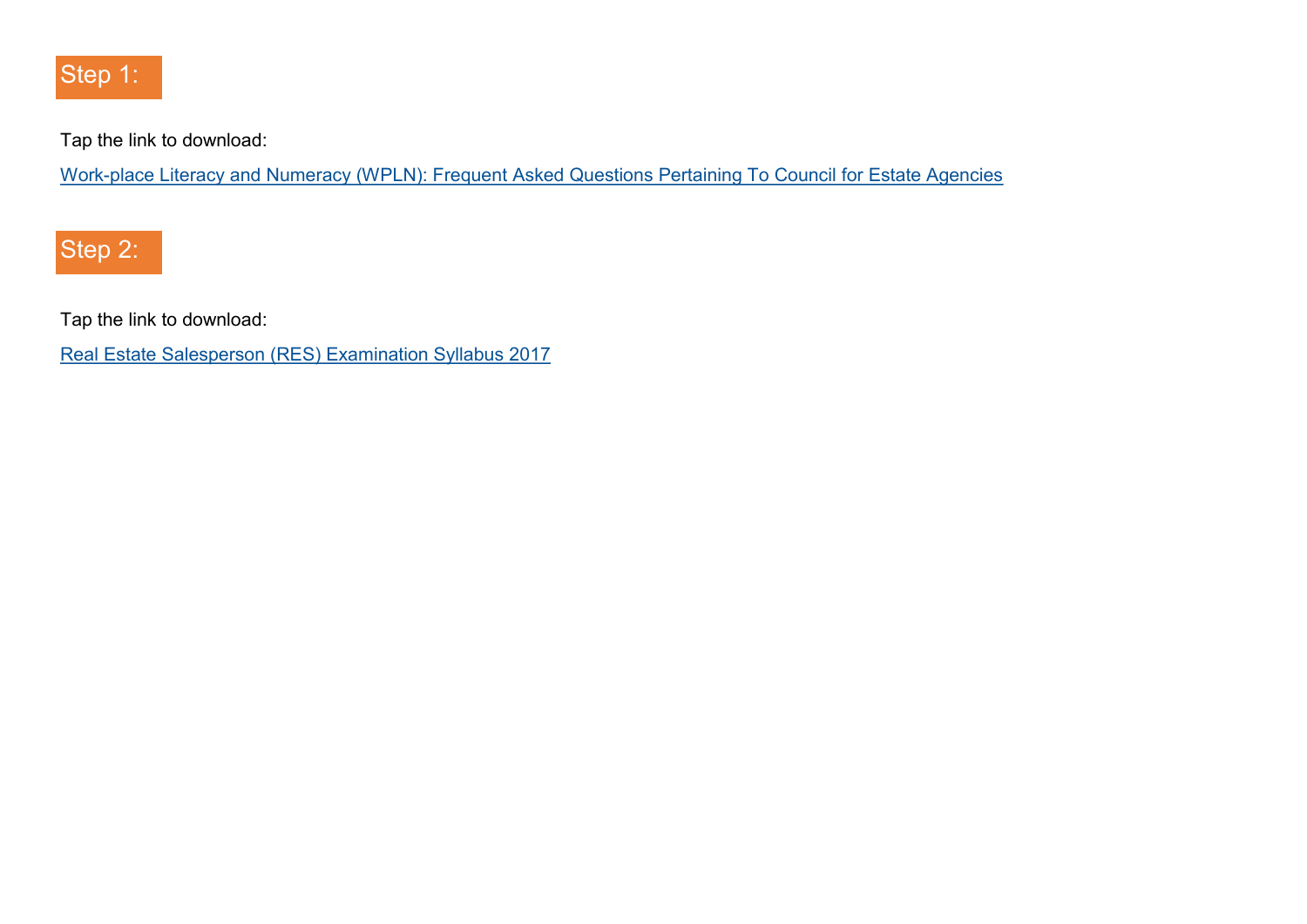#### List of CEA Approved Course Providers (ACP) for the RES Course Step 2:

1. Benchmark Realpro Pte Ltd

Contact Details: Website: [www.benchmarkrealpro.com](http://www.benchmarkrealpro.com/) Tel No: 6735 5860 / 6735 1902 Email: [benchmarkrealpro@gmail.com](mailto:benchmarkrealpro@gmail.com) Office: 151 Chin Swee Road #03-31 Manhattan House Singapore 169876

- 2. Hastor Property Services Pte Ltd Contact Details: Website: [www.hastor.com.sg](http://www.hastor.com.sg/) Tel No: 6559 8881 Email: [training@hastor.com.sg](mailto:training@hastor.com.sg) Office: Blk 190 Lorong 6 Toa Payoh #02-514 Singapore 310190
- 3. Institute of Estate Agents Contact Details: Website: [www.iea.sg](http://www.iea.sg/) Tel No: 6323 1770 Email: [courses@iea.sg](mailto:courses@iea.sg) Office: 480 Lorong 6 Toa Payoh #07-01 HDB Hub East Wing Singapore 310480
- 4. Life Mastery Academy Pte Ltd Contact Details: Website: [www.lma.com.sg](http://www.lma.com.sg/) Tel No: 6255 6091 / 6255 6083 Email: [RES@lifemasteryacademy.com](mailto:RES@lifemasteryacademy.com) Office: Blk 190 Lorong 6 Toa Payoh #02-510 Singapore 310190
- 5. Pioneer Training & Consultancy Pte Ltd Contact Details: Website: [www.pioneertraining.org](http://www.pioneertraining.org/) Tel No: 6462 6093 / 9424 3483 Email: [pioneertc@gmail.com](mailto:pioneertc@gmail.com) Office: Blk 134 Jurong Gateway Road #03-309P Singapore 600134
- 6. Real Centre Network Pte Ltd

Contact Details: Website: [www.realcentrenetwork.com](http://www.realcentrenetwork.com/) Tel No: 6511 3009 Email: [info@realcentrenetwork.com](mailto:info@realcentrenetwork.com) Office: 490 Lorong 6 Toa Payoh #09-16 HDB Hub Biz 3 Singapore 310490

7. Realty International Associates Pte Ltd

Contact Details: Website: [www.riaschool.com.sg](http://www.riaschool.com.sg/) Tel No: 6339 6000 Email: [admin@riaschool.com.sg](mailto:admin@riaschool.com.sg) Office: 490 Lorong 6 Toa Payoh #03-13 HDB Hub Biz 3 Singapore 310490

8. Singapore Estate Agents Association Contact Details: Website: [www.seaa.org.sg](http://www.seaa.org.sg/) Tel No: 6702 1602 Email: [edu@seaa.org.sg](mailto:edu@seaa.org.sg) Office: 60 Paya Lebar Road #13-23 Paya Lebar Square Singapore 409051 (via Office Lift Lobby 1)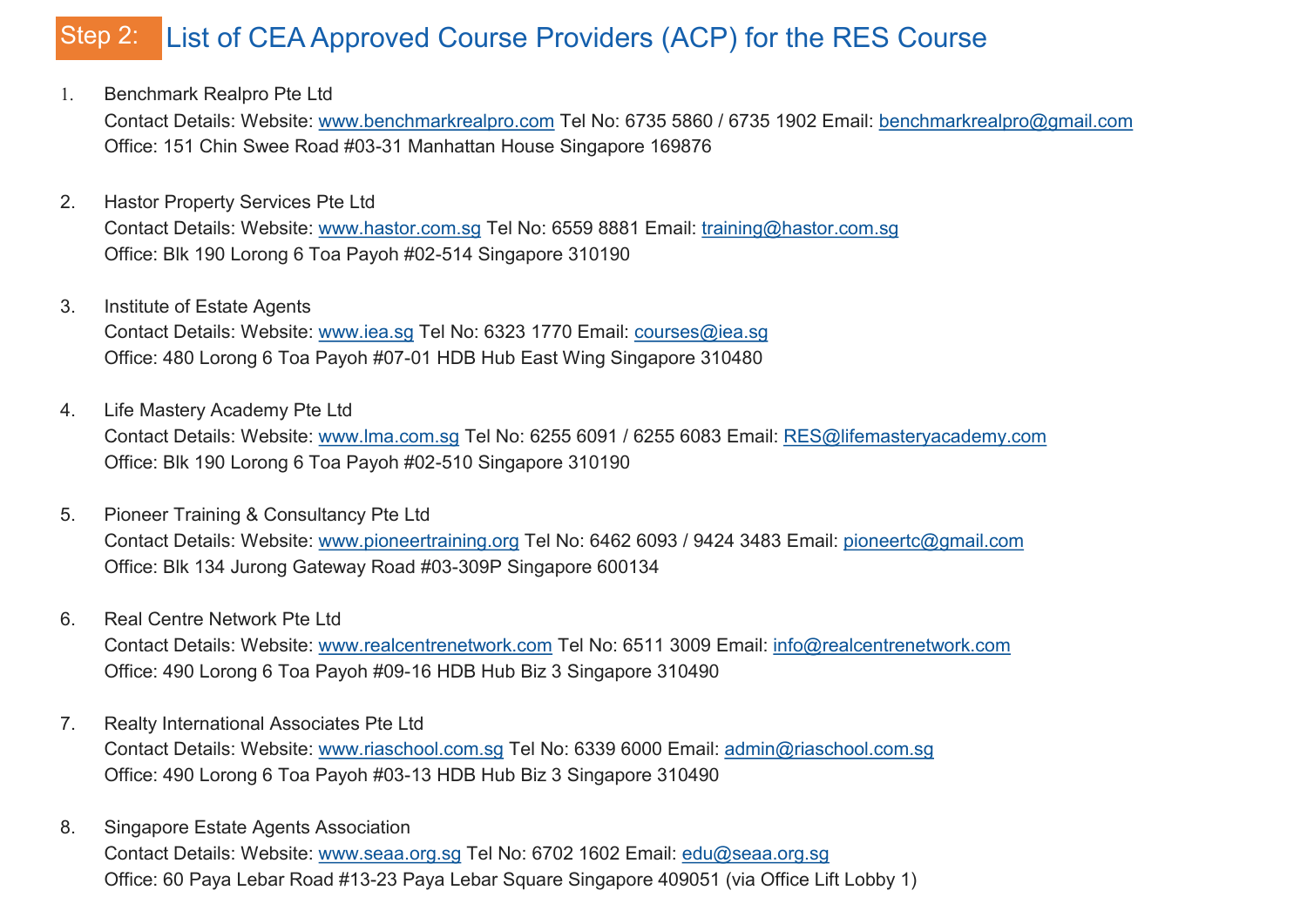#### Examination Centres Step 3:

The RES examination is administered by CEA's appointed examination administrator, NTUC LearningHub Pte Ltd. Candidates who wish to register or find out more about the RES examination may contact our appointed examination administrator at:

### **NTUC LearningHub**

 Website: [http://www.ntuclearninghub.com/pages/res](http://www.ntuclearninghub.com/pages/res-exam)-exam Tel no: 6336 5482/ 6837-8297 E-mail: [uhelpdesk@nextu.com.sg](mailto:uhelpdesk@nextu.com.sg)

### **i) NTUC Trade Union House**

 73 Bras Basah Road #02-01 Singapore 189556

### **ii) Devan Nair Institute for Employment And Employability**

 80 Jurong East Street 21 #02-03 Singapore 609607

#### **iii) LHub Industry Skill Centre @ Benoi**

 EMS Building 60 Benoi Road #01-08 Singapore 629906

# RES Examination Passing Marks

Passing mark for each examination paper is 60% and is subject to review by CEA.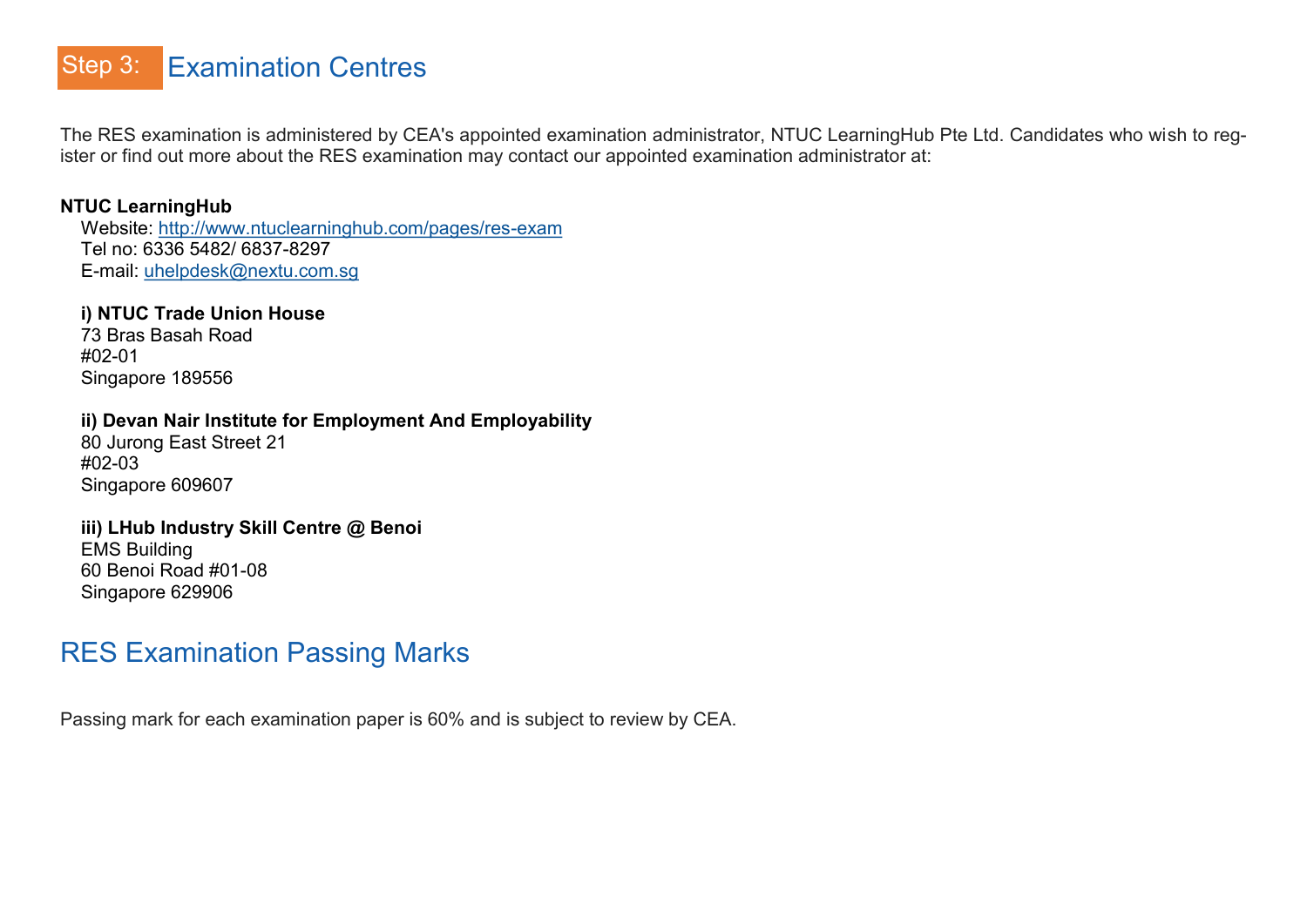Step 3: RES Examination Fees

| <b>RES Examination</b>       |                                      |  |
|------------------------------|--------------------------------------|--|
| <b>Examination Type</b>      | <b>Examination Fee (Include GST)</b> |  |
| Full Sitting (2 Papers)      | \$246.10                             |  |
| Modular Re-Sitting (1 Paper) | \$149.80                             |  |

# RES Examination Schedule

The schedule of RES examinations for 2017 and 2018 is as follows:

| <b>Year</b> | Day & Time | <b>Month Of Examination</b> |
|-------------|------------|-----------------------------|
| 2017        | Sat & Sun  | Feb, Jun, Oct               |
| 2018        | Sat & Sun  | Feb, Jun, Oct               |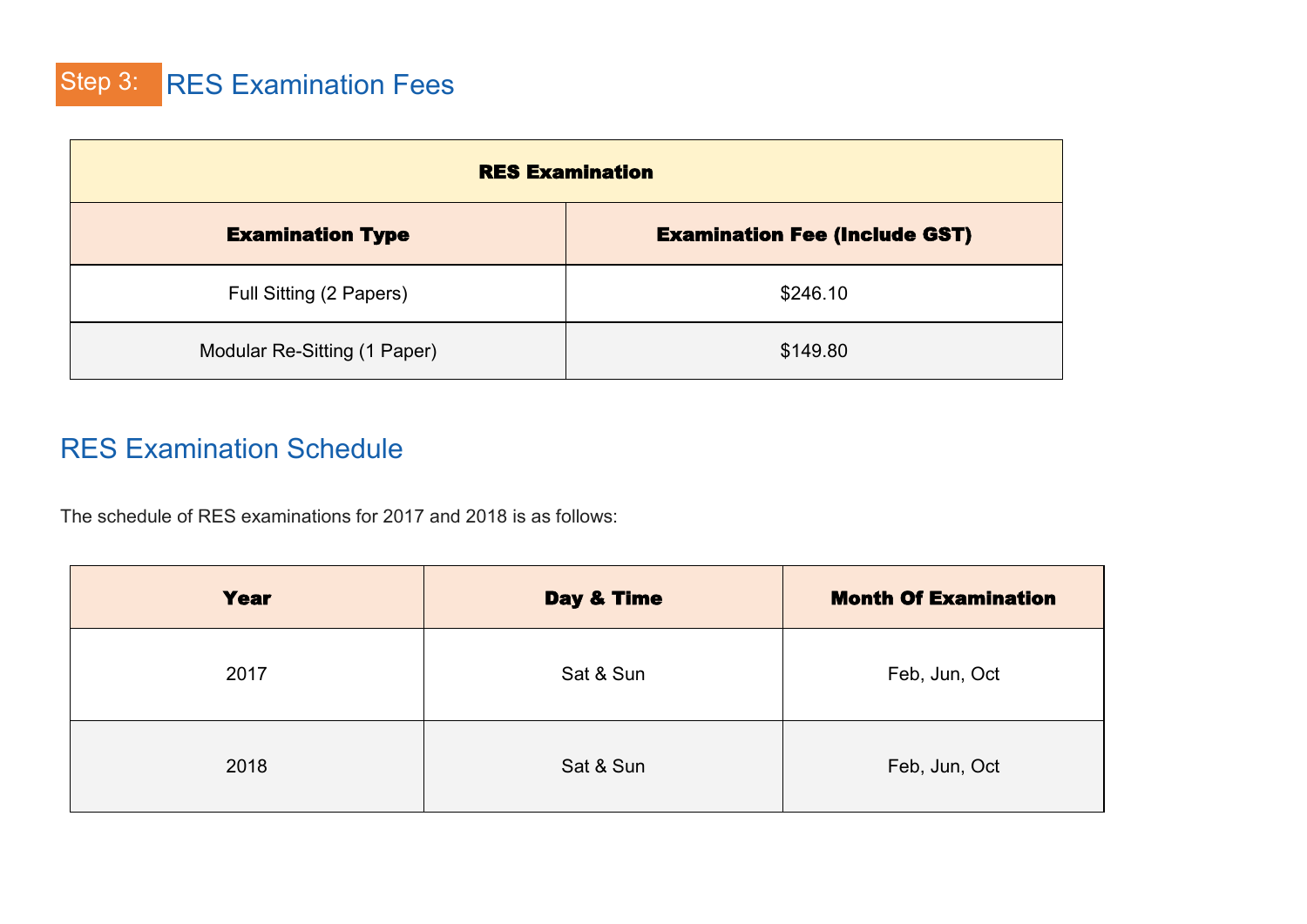# Step 3: RES Examination Results Notification

Candidates who have taken the RES examination will receive an email notification from CEA's appointed examination administrator informing them of their examination results 4 - 6 weeks after the examination.

Upon passing the RES examination, the candidate will be issued the RES examination certificate. If the candidate wishes to join the real estate industry as a salesperson, he/she must submit his/her salesperson's registration application through a licensed estate company within 2 years from the month of the examination which he/she sat for and passed, failing which the examination results will no longer be valid for salesperson registration purposes.

# RES Examination Format

As part of the policy review on the RES examination to ensure candidates possess the competency to practise in the estate agency industry, the RES examination format has been revised wef May 2013 to include a Case Study Section in both Paper 1 and Paper 2 in the form of multiple choice questions. The objective is to ensure candidates are able to analyse and interpret the issues in a practice-oriented case study context.

The format of both Paper 1 and Paper 2 is as follows:

Section A : 50 MCQs (50 marks) Section B : 15 MCQs with reference to 1 or 2 Case Studies (30 marks) Section C : 10 Fill-in-the-blank Short Answer Questions (20 marks)

Duration : 2 ½ hours per paper

### Modular Sitting for RES Examination

Candidates who have passed one paper of the RES examination are allowed to retake the examination in modular sitting from 1 August 2011 onwards. The examination results from July 2011 RES examination onwards will be in one of the following formats:

- Pass (P)
- Fail  $(F)$
- Pass Paper 1; Fail Paper 2 (P1 F2)
- Fail Paper 1; Pass Paper 2 (F1 P2)